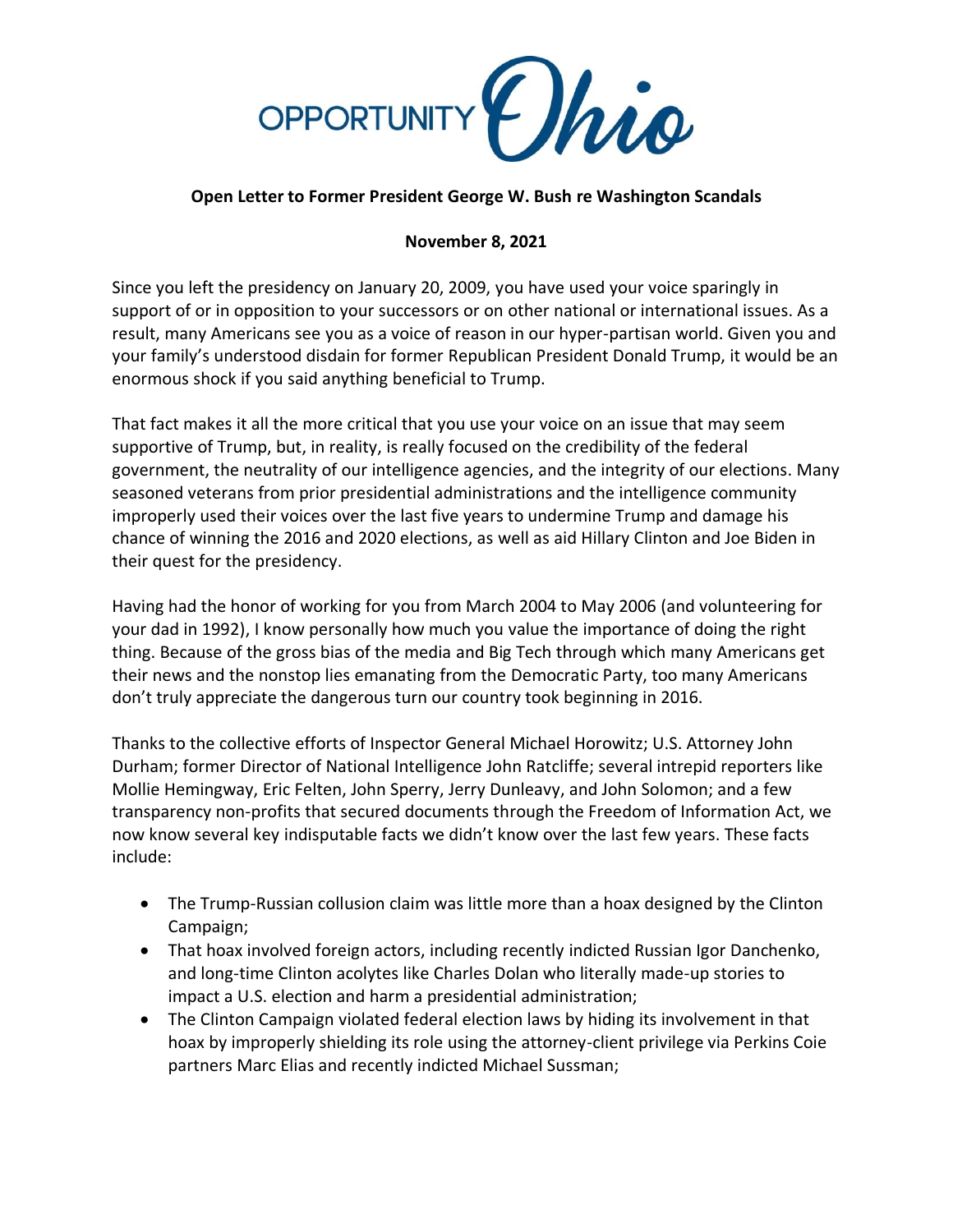- Elias and Sussman hired Fusion GPS, foreign national Christopher Steele, and Crowdstrike to execute the hoax and illegally used Clinton Campaign funds to pay those entities;
- Elias and Sussman used their long-term relationships within the intelligence community to get elements within the intelligence community to launch investigations of Trump;
- Elias and Sussman then used the existence of those investigations to get the media to write false stories about those investigations;
- Multiple members of the Federal Bureau of Investigation (FBI), including Director James Comey and Deputy Director Andrew McCabe, used their positions to engage in improper activity, including leaking to the media, lying to the FISA court, spying on the Trump campaign/transition team/administration, and withholding exculpatory information;
- The media failed in its responsibility to ensure its stories were well-sourced and accurate;
- Former members of presidential administrations, including yours, and the intelligence community improperly lent their voices on issues which they clearly didn't possess accurate information ranging from multiple Trump allegations to the authenticity of Hunter Biden's laptop;
- Despite far more evidence of malfeasance, the FBI and the intelligence community failed to investigate the credible allegations against Hunter Biden and Joe Biden related to selling access/influence to Joe Biden while he was Vice President;
- The media again failed in its responsibility when it didn't investigate the credible Biden family corruption allegations in order to help Biden defeat Trump;
- Social media companies improperly censored legitimate and well-sourced news stories related to Biden family corruption in order to help Biden defeat Trump; and
- In an unprecedented manner and clearly as an in-kind contribution to the Democratic Party, left-wing Facebook billionaire Mark Zuckerberg spent nearly \$500 million to essentially privatize government election activities in heavily Democratic cities in key swing states to ensure Biden and other Democrats won.

Again, these facts are now well-established and documented.

Sadly, with the Danchenko indictment, it is clear former Director of the FBI Robert Mueller, who likely suffers from dementia, and his special counsel investigation were deeply compromised by the highly-partisan Democrat lawyers working for him led by lead prosecutor Andrew Weissmann. It appears Weissmann took advantage of Mueller's cognitive decline given the trust Mueller had in him after working together for years. After all, it is simply not credible that the Mueller investigation didn't discover the facts laid out by U.S. Attorney Durham in the Danchenko indictment.

The problem is many Americans don't know the above facts because the media, Big Tech, and Democrats have successfully suppressed or twisted the facts to sow confusion and doubt. Why does this matter? It matters because, regardless of how these acts impacted Trump, Americans have increasingly lost trust in their government and now assume "everyone" is lying. This outcome is a serious problem in our republican form of government.